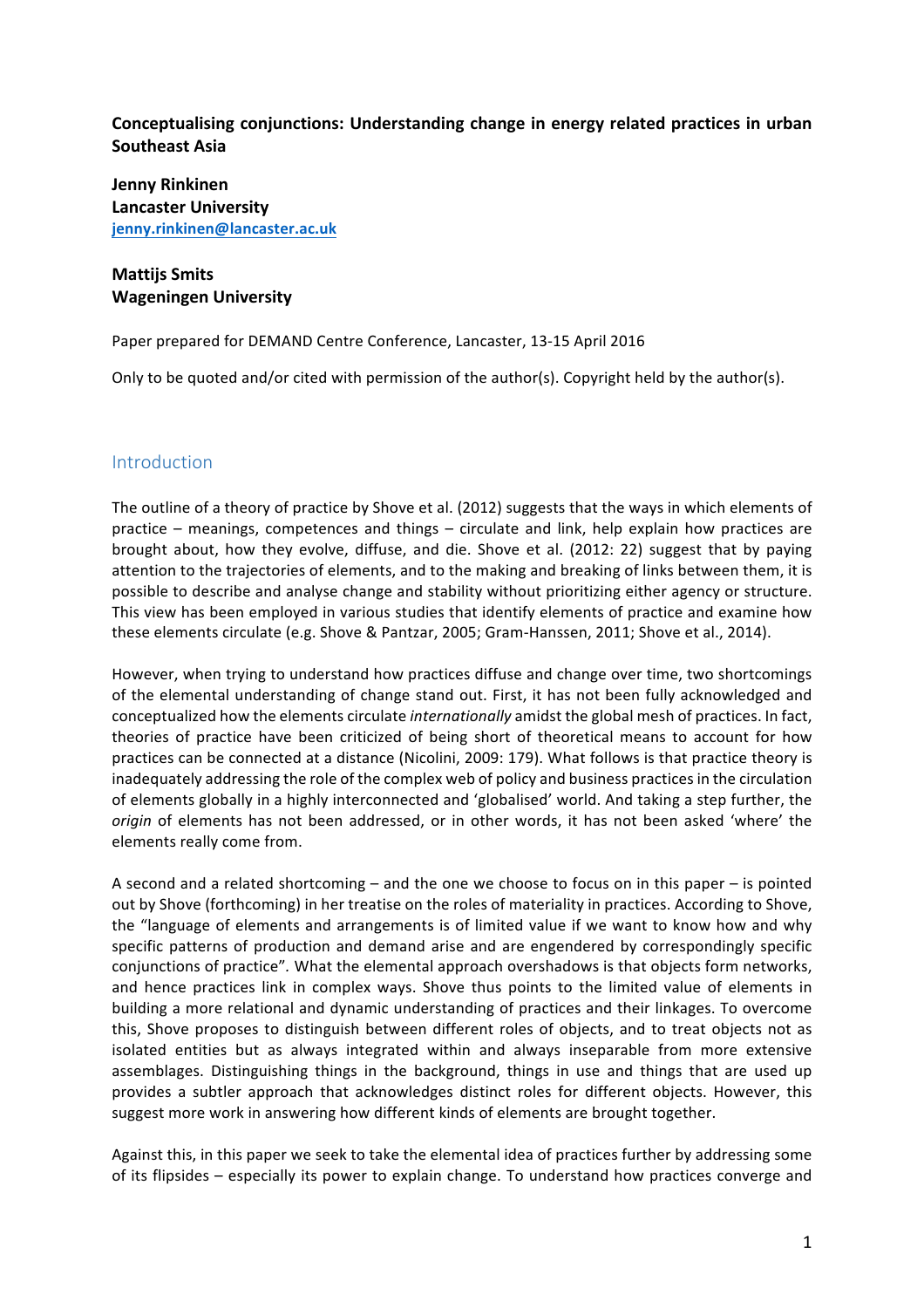diverge globally, our analysis steered attention to the ways things hang together and form 'conjunctions' rather than merely focused on the changes in distinct elements or practices. We play with the idea of conjunction and harness it to think about changes in the patterns of demand in a way that acknowledges their relational character. We conceptualise conjunctions as interconnections not only *within* practices but rather *between* practices and their elements.

Our writing is based on the recent empirical fieldwork conducted in Bangkok, Thailand and Hanoi, Vietnam in February and March 2016. We focus on Bangkok and Hanoi not only because of the increasing energy demand in these expanding urban areas, but rather because of the recent and projected rapid changes in systems of provision, patterns of domestic practice and related technological devices. Understanding the dynamics of this change calls for deeper analysis that acknowledges the different trajectories along with change happens, and recognizes how patterns of consumption become similar and/or different. Our focus is steered to 'urban middle class' – here loosely understood as the rooting of certain norms and conventions that are materialized through distinct social practices such as air-conditioning  $-$  as its rise represents specific challenges for sustainability, as noted for example by Hansen et al. (2016).

The fieldwork consisted of 25 household interviews in Bangkok and 5 household interviews in Hanoi. Dwellers of both private houses and condominiums were interviewed. We asked interviewees about their present and past everyday practices in the home and their use of electronically powered appliances such as kitchen appliances, air-conditioners, and washing machines. During the interview, a timeline with appliances was drawn, recording the different appliances the respondent had in different houses they had lived in. The interviewees also showed us around in their house, and during these house tours we asked more questions on their use of appliances. We also took photographs of appliances and rooms. At this point, we would like to note that our use of the empirical material is still very tentative as we are still in the process of interviewing when writing the paper. Also, these interviews are only part of the first phase of fieldwork, which will be followed by a second visit to Southeast Asia later in 2016. For these reasons, in this paper we only focus on Bangkok and changes in kitchens.

In our study, we hope to work towards a novel theoretical approach capable of conceptualising crucial processes of (international) circulation and convergence, and the necessarily localised reproduction of energy-related practices. In doing so, we further the sociological interest in household appliances that makes the broader argument for not not treating household appliances as stand-alone objects, but situates objects within a changing sociological context, and within a dynamic environment of related technologies (Shove & Southerton, 2000; Hand & Shove, 2007). Our research views trends in domestic energy demand as outcomes of the complex intersection of local traditions; the international circulation of materials (including appliances); forms of competence and meaning and emerging habits, for instance of comfort and refrigeration.

### From elements of practice to things hanging together

Conceptualizing how elements link and hang together is not a new task in social sciences. As noted, social practices have been conceptualized as linkages between different elements (Reckwitz, 2002; Shove et al., 2012), and practices further hang together to form bundles and a plenum (Schatzki, 2014). Beyond practice theory, concepts such as innovation junctions, consumption junctions and assemblages all underline things hanging together, and they do so in a way that recognizes linkages between different domains of doing, or practices if you like. First, *innovation junction* by de Wit et al. (2002) is seen as a space in which different sets of heterogeneous technologies are used in support of social and economic activities and in which, as a result of their collocation, interactions and exchanges among these technologies occur. Innovation junction fosters a location-based interaction and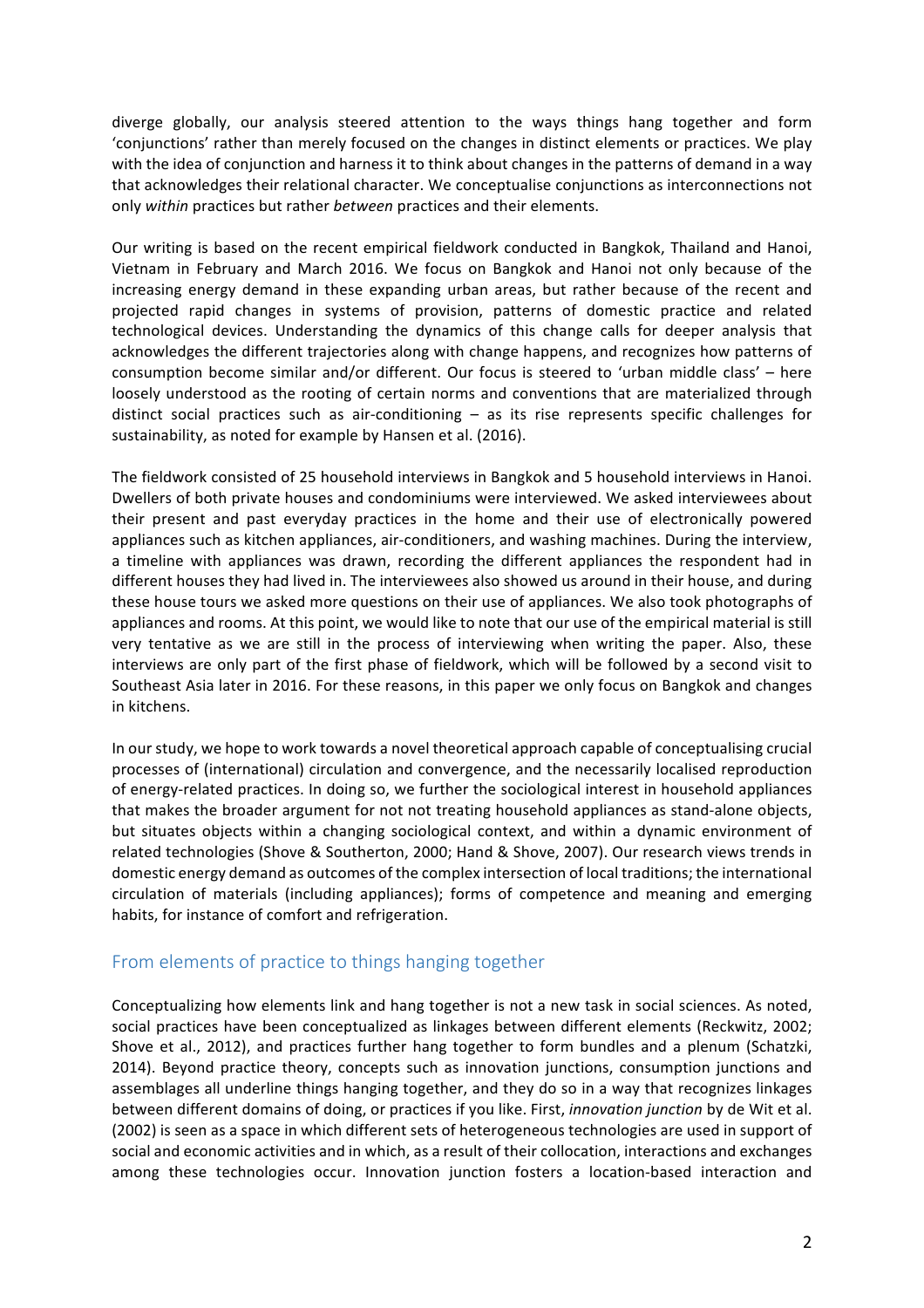exchange *among* sets of technologies. Technology development at innovation junction tackles with the existence of different sets of technologies at one location, for example in offices.

Another view to space as sites of junctions is provided by Cowan (1987), who defines the household as "the *consumption junction*, the place and the time at which the consumer makes choices between competing technologies". Rather than focusing on the integrative aspects of technology, her understanding of junction emphasizes the role of the practitioner amidst things. In this account, the career of the practitioner is characterized by the changing arrangements of elements over time, and consumption conjunction helps unpack the role of the practitioner, who is positioned amongst the changing arrangements.

Finally, *assemblage* has been used as a concept to describe how different elements come together. Assemblage can be used both as a name for relations between objects that make up the world, and as an orientation to the objects (McFarlane, 2011). Deleuzian understanding of an assemblage is a kind of symbiosis, and co-functioning is its only unity. The understanding of assemblage differs from the very spatial links of a junction. According to MacFarlane (2011: 655), "there is no necessary spatial template for assemblage; the spatiality of assemblage is that of sociomaterial alignment, which brings into view a range of spatial forms, from those generated by historical processes of capital accumulation and social polarization to random juxtapositions and disruptive events and predictable daily and nightly rhythms of activity, atmosphere, and sociability."

How conjunctions then evolve and are differently spread in time and space brings another challenge for the analysis. One way to look at change is to acknowledge the role standardisation plays in the life of conjunctions. For conjunctions to stabilize, links between elements need to be standardized, or put it differently, conjunctions evolve along what becomes standard. For example, it has been argued that objects need to be particular in order to travel in global value chains, and standardization plays a key role in this (Star & Lampland, 2009). Standards can be conceptualized in different ways but very bluntly put, they are the recipes by which we create realities: they invoke categories and span the material and the ideal, positive and normative, and ethical and factual (Busch, 2011). Norms and standards of doing are also relative in the sense that they can be assessed differently from different vantage points (Star & Lampland, 2009; Rinkinen, 2015). A further important feature of standards is that they are increasingly integrated with one another across organisations, nations, and technical systems (Star & Lampland, 2009). Standards are also widespread, and an ecology of standards surrounds any individual instance. Some appliances create standards for performances, thus affecting the demands for other appliances. When the sort of artful integration discussed by Suchman and Trigg becomes an ongoing, stable relationship between different social worlds, and shared objects are built across community boundaries, then (boundary) objects arise (Bowker & Star, 1999: 292). Moreover, many materials have a 'closed script', which means that their relation to other artifacts is tightly defined (Akrich, 1992). Design is a way to establish and institutionalize conjunctions, and affect the ideals of conjunctions and how they change.

In sum, conjunctions are about interconnections, plugging things together in space but also over time. The following section takes the task of describing conjunctions at home and thinking about how they have changed over time. As things form flat conjunctions, change is relational, not hierarchical. In the following we think about in which ways this has happened in Southeast Asia.

#### Emerging and establishing conjunctions in Bangkok

#### Kitchen conjunctions over time

Food is hugely important for people in Thailand. There is an enormous variety of cuisines within the country, and people – especially younger – like to move between traditional Thai-style home cooking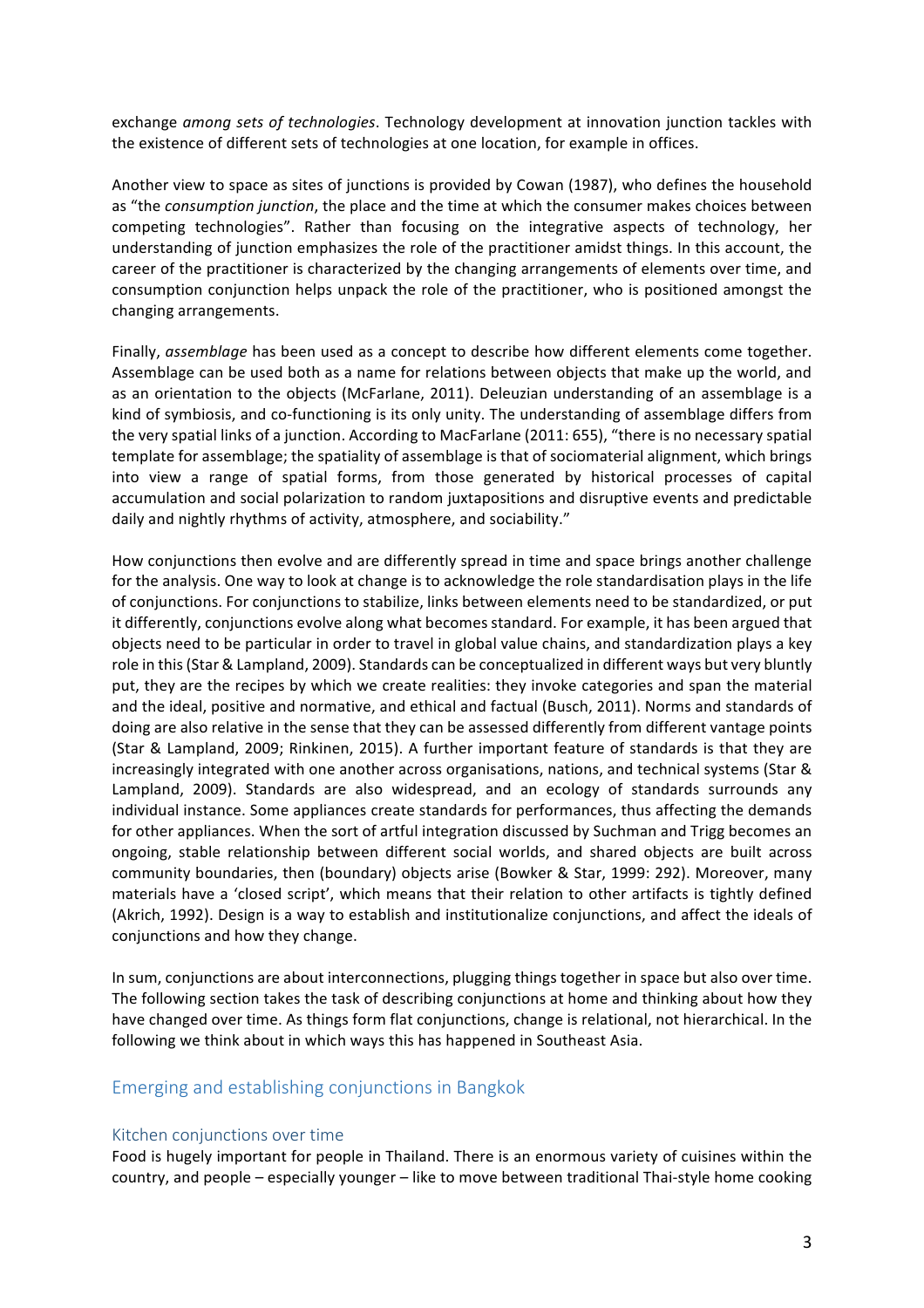and restaurants with foreign styles of cooking (e.g. Japanese, Korean, Italian). In Bangkok, there is also an enormous variety in terms of outlets, ranging from cheap street foods to food courts, to restaurants in shopping malls and fancy hotels. Similarly, the traditional fresh markets are operating in an increasingly competitive food supply markets, where supermarkets are becoming more and more established forms of shopping. That said, many Thai people enjoy eating at home, and kitchens and to some extent the styles of cooking and diets have undergone vivid changes since the introduction of electricity.

The kitchens in Thailand can be described as traditional Thai-style kitchens, which differ from the kitchens in the UK, for example. First thing we noticed is the different understanding of storage space. Rarely having cupboards, especially above the work level, tables, floors and shelves are filled with kitchenware (see pictures 1 and 2). Second, cooking and food-related activities are often spatially spread within the home: the gas stove and some of the shelves are often located outside in the patio, the fridge is sometimes located in the living room. Often kitchens are located in the back of the house and they have access to the patio, where parts of the cooking are done. This has roots in the kitchens as seen in the traditional wooden Thai houses, where there is no separate space for kitchens but rather the house is in one open space. Cooking with charcoal was often done outdoors, as well as washing the dishes. From this the design of the house has moved to (more Western-styled kitchens) where cooking activities are in one separated space. This has happened along the introduction of electricity as kitchens are filled with appliances that are used more conveniently in one separate space.

Over the past decades, kitchens and cooking practices have undergone many changes. As noted, many of the interviewees had shifted from cooking with charcoal to the use of gas or electronic stoves. Many reported a shift from traditional storing of foods  $-$  food cupboards and daily shopping  $-$  to less frequent visits to the supermarket, less frequent cooking, and reliance on fridges and freezers.

When discussing the arrival of kitchen appliances, many of our interviewees reported that the first purchase after the electricity was often the rice cooker. Rice cooker liberated time and reduced the use of fuel. Second was the fridge, which made cooking and shopping less frequent, and liberated time. One of the early purchases was the fan, which was often used in the open space of the house, and thus also eased the heat for cooking. Kettles, ovens, electric stoves, hubs, toasters, waterpurifiers, coffee machines, milk-steamers and smoothie-makers followed.



Picture 1. Storing appliances in a Thai kitchen.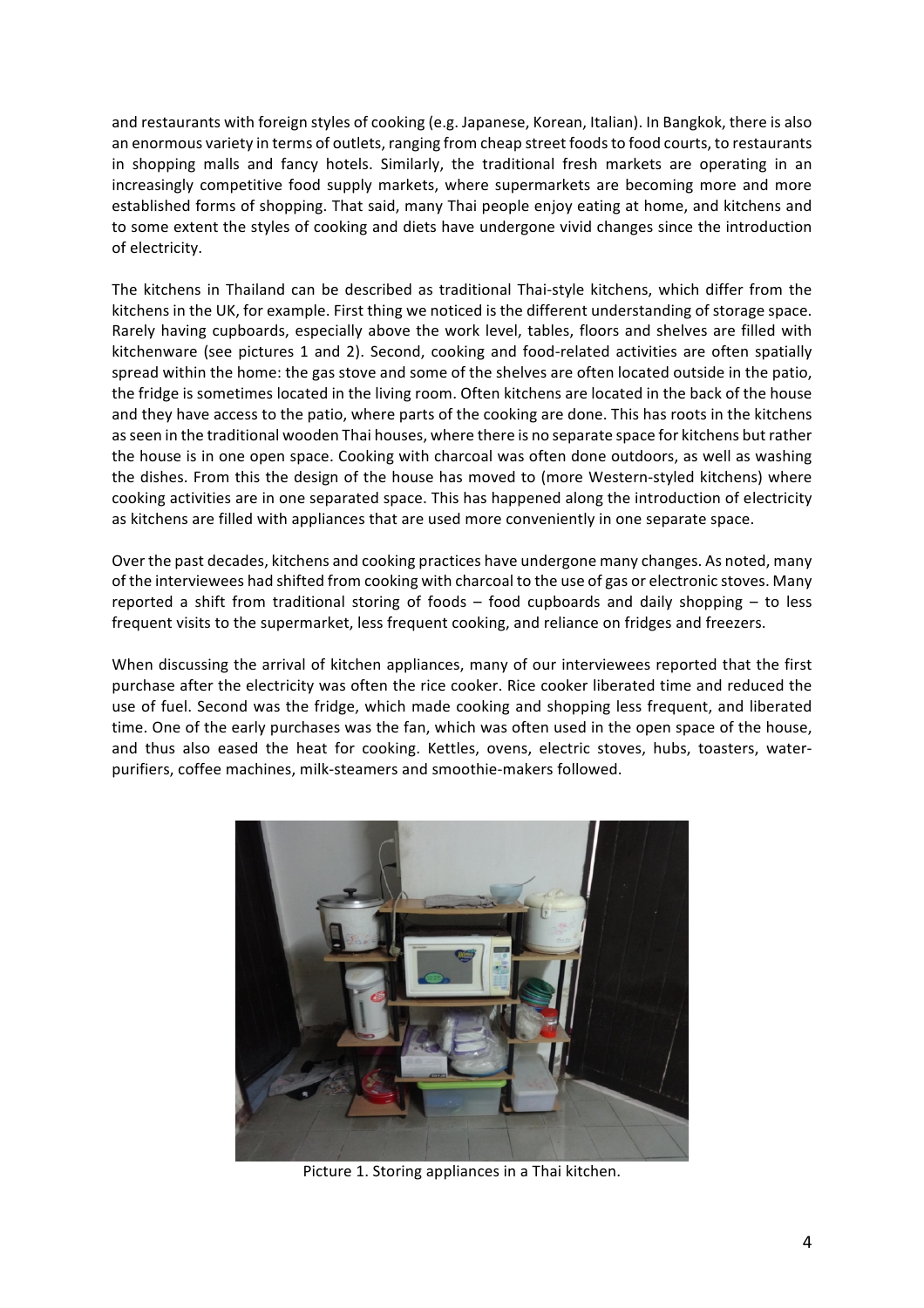

Picture 2. Appliances and cupboards are self-standing.



Picture 3. A fridge located in the living room.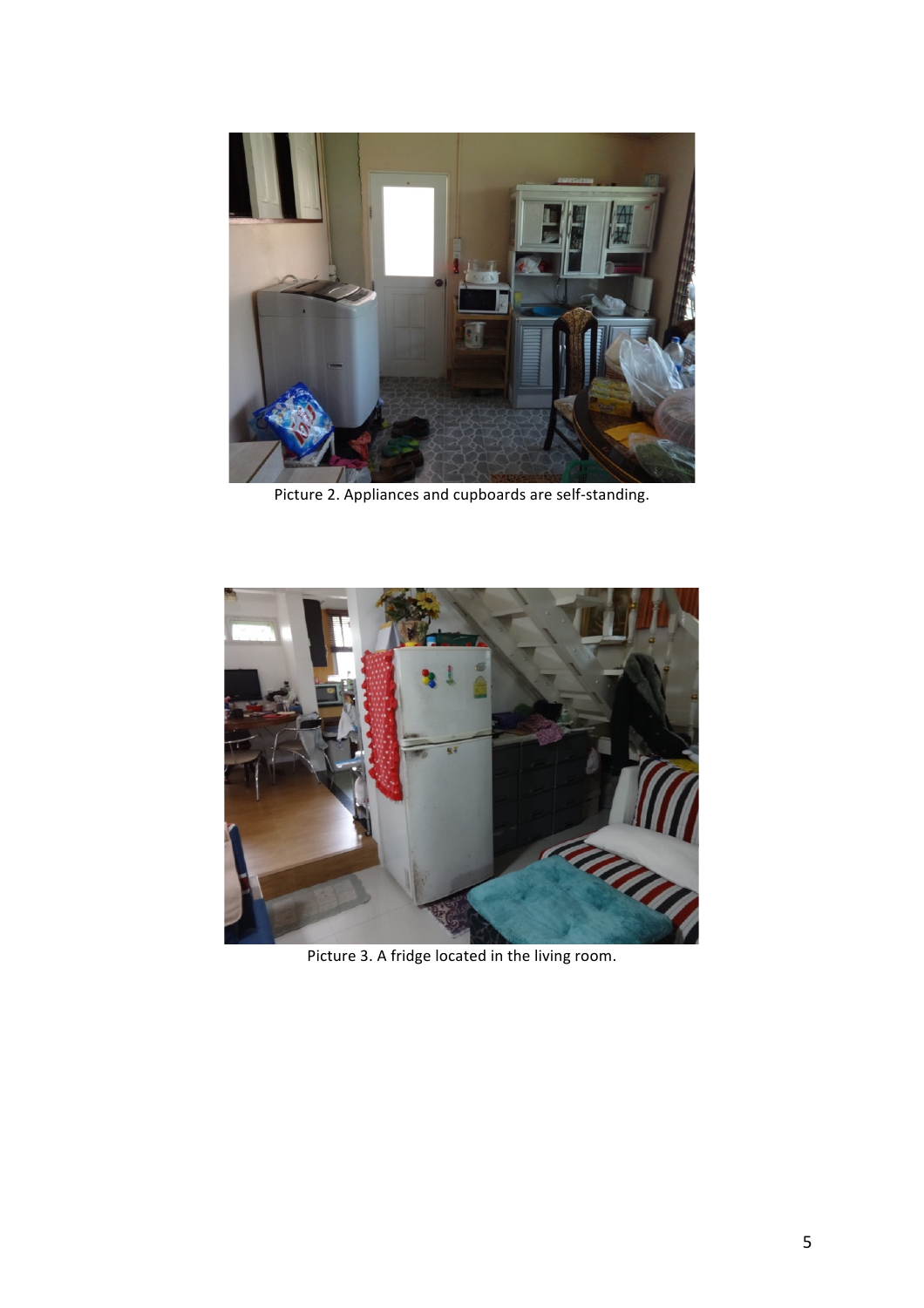

Picture 4.

Zooming to the use of appliances shows a lot of variance. People for example use fridges to store and cool different kinds of items such as meat, vegetables, fruits, but also water, medicine and cosmetics. Some things like chocolate and sugar, which are not an obvious fridge-dwellers in colder climates, are often stored in the fridge due to the warm weather and insects. Moreover, what people keep in the fridge orchestrates and reflects their cooking and eating. Milk is kept in the fridge, and meat is either frozen or refrigerated. Previously, Thai kitchens had a storage cupboard for storing food, and some remembers that food previously stayed longer than it does now. Storing food in the fridge means that people need to shop for food less often.

The fresh markets, and the availability and affordability of ready-cooked foods has been and still is significant in Thailand. Some of our interviewed families actually never cook their meals themselves. Yet, their kitchens are equipped with fridges, rice cookers, kettles and stoves. Some families, on the contrary, cook all their meals at home. In these cases, cooking is one of the important daily activities done at home, which is either done in the mornings or evenings, or both. Many reported that food is shopped once a week at the local market, and vegetables are stored up from a local fresh market or from a near-by food van during the week. It varies how often they go to the supermarket but younger people seem to go more often, for example to buy milk or yoghurt for their kids.

Our next steps will be to recognize linkages between practices and see how conjunctions in kitchens have evolved in the two different countries. Thailand and Vietnam. A further step is to compare the evolvement of conjunctions in these different cultural contexts. We conclude this paper with a brief tentative discussion on conjunctions and change.

### Discussion and conclusions

People report changes in diets, styles of cooking, shopping, appliances, kitchen space, but also in the temporal organization of daily lives including how often and what time of the the day cooking and eating is done. It is easy to see and say that kitchens, kitchen appliances, cooking and eating practices have changed over the past decades in Bangkok. In our interviews, we identified individual histories with appliances, which tell different views on convergence and divergence. While many things change, many things linger and stay the same. But what is it really that has changed and changes – where should we steer attention to?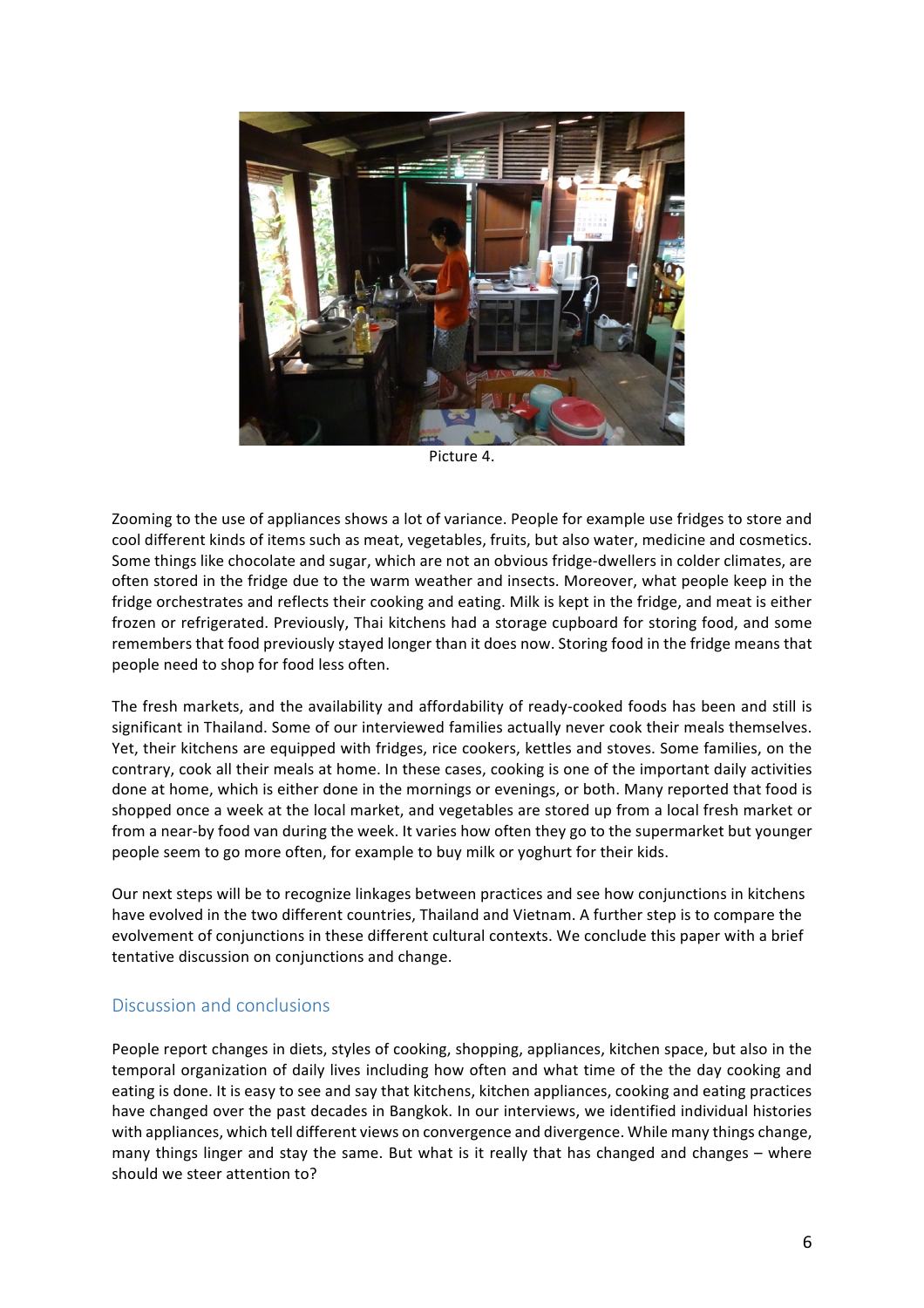Our main intention in this paper has been to start experiment with the idea of things 'hanging together' in space and over time. Rather than having the trajectory of either one device or one practice as the main unit of analysis, we look at interconnections between practices. In doing so, we are not looking for a way to analyse practices in isolation but to connect them to broader patterns of consumption and institutions. However, this paper succeeds to make only very tentative observations.

Our use of the notion of conjunctions suggests a more relational understanding of objects and change. In particular, analyzing how conjunctions change over time provides an approach to conceptualise change, an approach that acknowledges for example the changing use of space in the home. We can see that conjunctions are 'spread' across different urban sites and spaces, and the conjunction of devices is not centered around home. Thinking spaces such as offices or households as sites which bring heterogeneous technologies together helps understand the relations between artifacts, especially their combined use and the extension of the functional characteristics of technologies, including the transfer of functional characteristics from one technology to another. For example, household appliances such as the fridge-freezer, washer-dryer, and laptops integrate functions and potentially reduce the number of appliances purchased.

Interestingly, we see change that is not linked to a one practice but to a field of things. Thus, what the accounts on circulation of elements fail to grasp, is that homes accommodate a variety of practices in and over time. Households are sites for tasks and projects involving the use of many objects at once: they only rarely deal with one object at a time. For example, a variety of systems of provisions is involved, and a wide of range of different elements are circulating and in different phases of stabilization. Domestic spaces are filled up with freezers, air conditioners, lighting devices, kitchen appliances, and the use of these overlap, sync, and cross. This suggests that an analysis that not merely looks at trajectories of practice but also the important points of intersection, overlap and mutual  $influence - how elements of practice are to a degree shared.$ 

Moreover, thinking beyond specific sites of objects in use, such as homes, elements (devices, meanings, and competences) are also manifested and stored in different parts of the "practice world" (in infrastructure, homes, by commercial actors). This ecology of things has its own, complex change dynamics and does not follow one converging trajectory. For example, in Southeast Asia more storage space to cool food is needed due to the changes in the chain of supply, and the task of cooling is allocated more and more to the supermarkets and households. This changes how things move around, rest and evolve in the conjunctions of things. There are many, very complex mechanisms that support these moves. Change happens in different sites (work, technology, global markets). In material terms, all this suggests that change is not linked to one appliance, but rather to a complex field of things.

Thinking domestic household as "an assemblage of materials and practices involving ordinary consumption and habitual behavior" (Hand & Shove, 2007) turns attention not only to people as practitioners but rather to a set of practices that transpire in certain space. Cluster of objects are where practices intersect. Conjunctions offers an alternative to thinking about practices as entities and more open approach to material engagements (see also Rinkinen et al., 2015) and also to change.

In our study, we plan to pay more attention to the following things in order to understand changes in daily life:

- Sequences of material conjunctions
	- $\circ$  How standards standardize these sequences?
	- $\circ$  Is this sequencing a process of rationalizing rather than experimentation?
	- $\circ$  Are some 'nodes' within conjunctions especially crucial?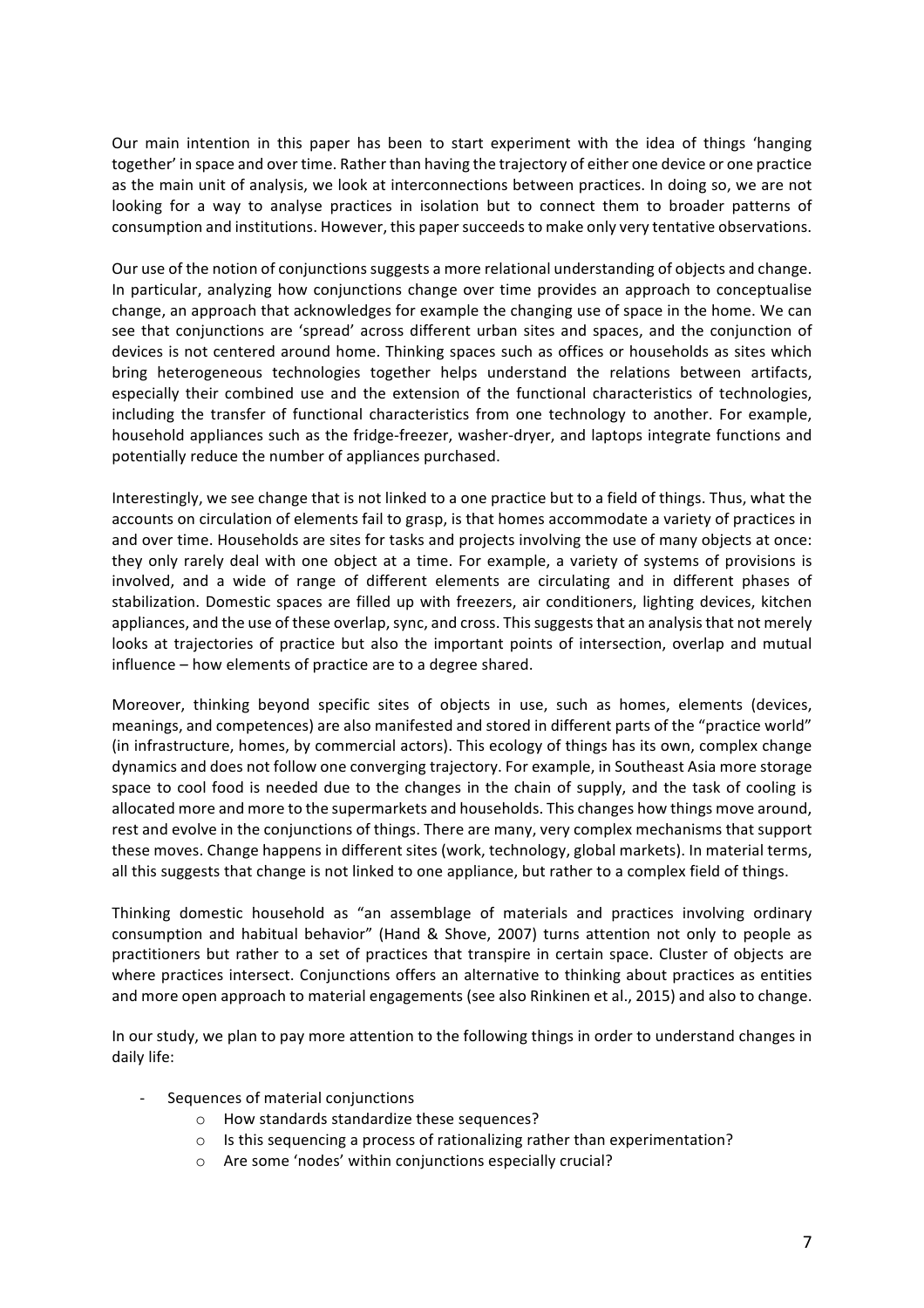- Resilience and fragility of conjunctions for example conjunctions in relation to infrastructural arrangements and the co-existence of systems
- How conjunction evolve through different ways of expelling and excluding? How 'inside' and 'outside' categories change?

The idea of conjunction is a means to focus on the creeping nature of dependence in energy related practices. We are hoping to move towards an account for how seemingly innocent aspects of home are shaped by global circulation of technology, and ideas, influenced by multinationals, government sand multilateral banks.

## References

Akrich, M. (1992). The de-scription of technical objects. In W. Bijker & J. Law (eds.) Shaping Technology/Building Society. Studies in Sociotechnical Change. Cambridge, MA: MIT Press. 205-224. 

Bowker, G. C., & Star, S. L. (1999). *Sorting things out: Classification and its consequences*. MIT press.

Busch, L. (2011). *Standards: Recipes for reality*. Mit Press.

- Cetina, K. K. (2001). Postsocial relations: Theorizing sociality in a postsocial environment.
- Cowan, R. S. (1987). The consumption junction: A proposal for research strategies in the sociology of technology. *The social construction of technological systems: new directions in the sociology and history of technology*, 261-80.
- Gram-Hanssen, K. (2011). Understanding change and continuity in residential energy consumption. *Journal of Consumer Culture,* 11(1), 61-78.
- Hand, M., & Shove, E. (2007). Condensing Practices Ways of living with a freezer. *Journal of Consumer Culture*, *7*(1), 79-104.
- Hansen, A., Nielsen, K. B., & Wilhite, H. (2016, January). Staying Cool, Looking Good, Moving Around: Consumption, Sustainability and the 'Rise of the South'. In *Forum for Development Studies* (pp. 1-21). Routledge.

McFarlane, C. (2011). The city as assemblage: dwelling and urban space. *Environment and Planning D: Society and Space*, *29*(4), 649-671.

Nicolini, D. (2012). *Practice theory, work, and organization: An introduction*. Oxford university press.

- Reckwitz, A. (2002). Toward a theory of social practices a development in culturalist theorizing. *European journal of social theory*, *5*(2), 243-263.
- Rinkinen, J. (2015). Demanding energy in everyday life-Insights from wood heating into theories of social practice. PhD Dissertation. Aalto University. Unigrafia: Helsinki.
- Rinkinen, J., Jalas, M. & Shove, E. (2015) Object relations in accounts of everyday life. Sociology, 49(5): 870-885.